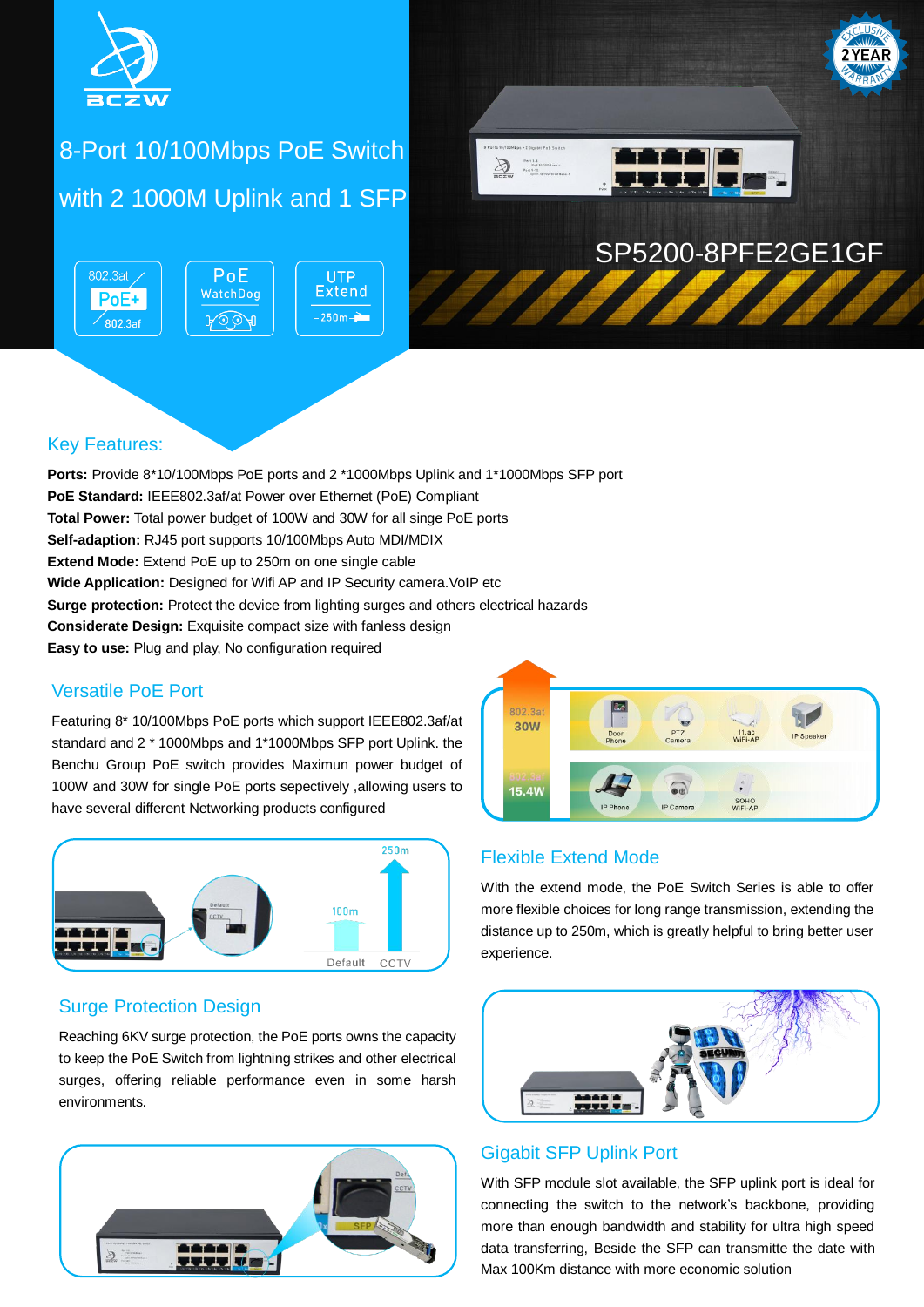## SP5200-8PFE2GE1GF

8-Port PoE Switch with 2 Gigabit Uplink and 1 SFP

### Technical Datasheet

| <b>Model</b>                             | <b>SP5200-8PFE2GE1GF</b>                                                                                                        |          |
|------------------------------------------|---------------------------------------------------------------------------------------------------------------------------------|----------|
| <b>Hardware Specifications</b>           |                                                                                                                                 |          |
| Connector                                | 8 10/100BASE-T RJ45 auto MDI/MDIX ports<br>2 10/100/1000BASE-T RJ45 auto MDI/MDIX ports<br>1 1000 Base-X SFP Slots              |          |
| PoE Port                                 | 8 10/100Mbps POE PSE port                                                                                                       |          |
| <b>SFP</b>                               | Singe fiber/Dual fiber supported. Distance vary the module                                                                      |          |
| <b>Thermal Fan</b>                       | Fanless Design                                                                                                                  |          |
| <b>LED</b> indicators                    | Power Indicator: PWR(green).<br>Network Indicator: Link(yellow)<br>PoE Working Indicator: PoE(green)                            |          |
| Switch Architecture                      | Store and Forward                                                                                                               |          |
| <b>Transmission model</b>                | IEEE802.3X full-duplex and Backpressure half-duplex                                                                             |          |
|                                          | Backplane bandwidth                                                                                                             | 7.6Gbps  |
| Switch Performance                       | Packet forwarding rate                                                                                                          | 5.65Mpps |
|                                          | MAC address                                                                                                                     | 4k       |
| Power requirement                        | AC100-240V 50/60Hz                                                                                                              |          |
| <b>ESD Protection</b>                    | 6KV ESD                                                                                                                         |          |
| Dimension(WxDxH)                         | 202mm x 104mm x 44.5mm(7.95in x 4.09in x 1.75in)                                                                                |          |
| Weight                                   | 0.86Kg                                                                                                                          |          |
| Power over Ethernet (PoE) Specifications |                                                                                                                                 |          |
| Network standard                         | IEEE802.3i 10 BASE-T<br>IEEE802.3u 100 BASE-TX<br>IEEE 802.3ab Gigabit 1000BASE-T<br>IEEE802.3x Flow Control<br>IEEE802.3az EEE |          |
| PoE Standard                             | IEEE 802.3af Power over Ethernet/PSE<br>IEEE 802.3at Power over Ethernet Plus/PSE                                               |          |
| PoE Supply Type                          | $1/2(+)$ , $3/6(-)$ End-span                                                                                                    |          |
| PoE Power Output                         | Per Port 52V DC, 300mA. max. 15.4 watts (IEEE 802.3af)<br>Per Port 52V DC, 600mA. max. 30 watts (IEEE 802.3at)                  |          |
| PoE Power budget                         | 120W                                                                                                                            |          |
| Environment                              |                                                                                                                                 |          |
| Safety                                   | FCC Part15 Class A, CE. RoHs                                                                                                    |          |
| Environment specification                | Operating temperature: -20°C~55°C, operating humidity: 5%~95%<br>Storage temperature: -20°C~75°C, storage humidity: 5%~95%      |          |